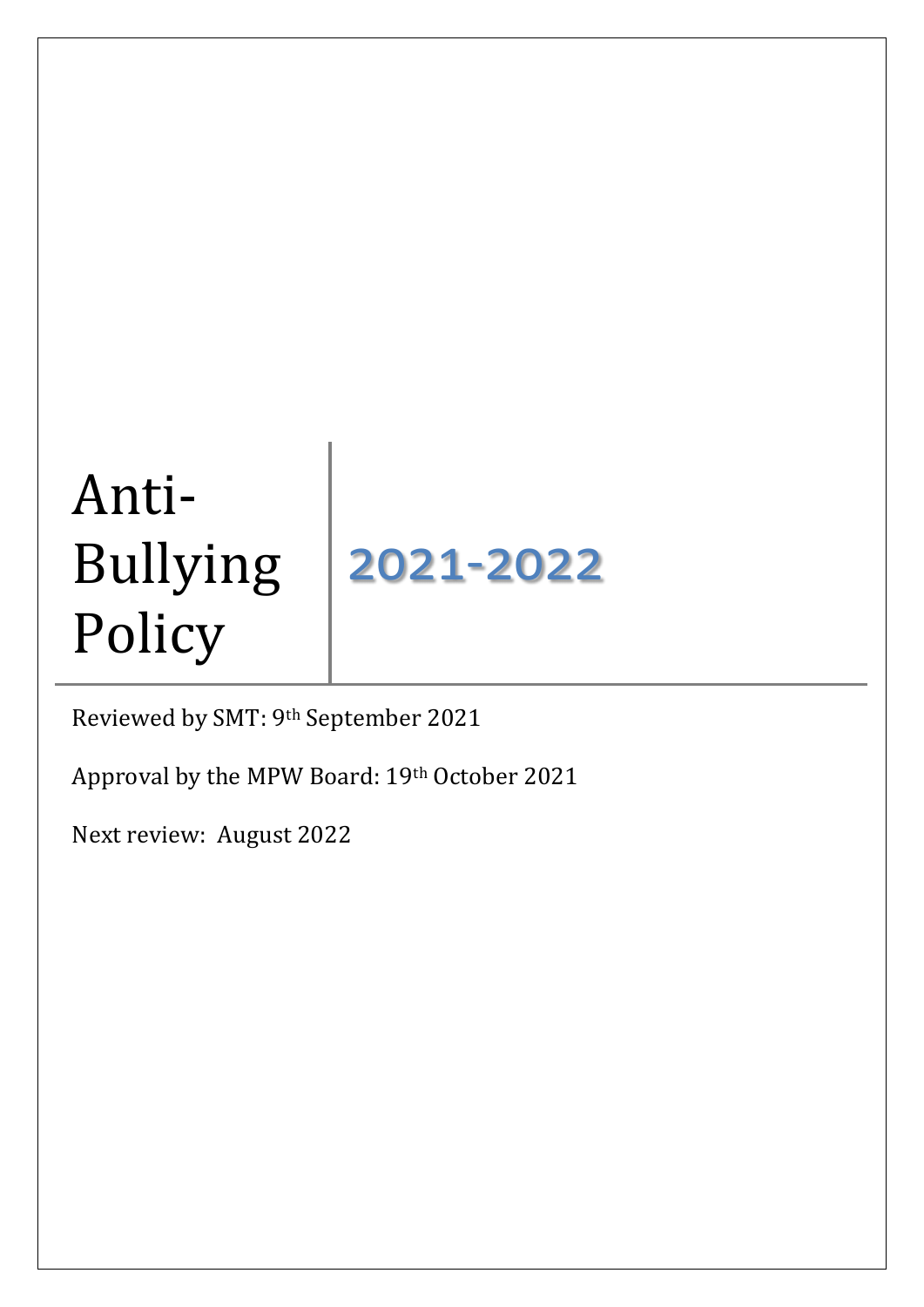### **1 Aims and objectives**

At MPW, all members of the school community should be free from all forms of bullying, harassment and discrimination. To achieve this, we aim to:

- ensure that staff and students are aware of what constitutes bullying and the consequences for those involved;
- use opportunities in lessons, particularly those for PSHE, to explore bullying-related issues;
- create an atmosphere in which staff, parents/guardians and students are encouraged to report any incident of bullying, knowing that measures to deal with it will be employed in a supportive and sensitive way;
- ensure it is widely known that any kind of harassment will not be tolerated by the college and that all cases of alleged bullying will be fully investigated;
- create a culture where the reporting of, and procedures for dealing with, bullying behaviour are as effective as possible in establishing what has actually taken place whilst at the same time protecting the victim from reprisals;
- set out clearly the disciplinary sanctions likely to be employed to punish the perpetrator(s), to deter such incidents in the future; and
- comply with the college's duties under the Equality Act 2010.

This policy is informed by the DfE's non-statutory guidance *[Preventing and Tackling Bullying \(July 2017\)](https://www.gov.uk/government/publications/preventing-and-tackling-bullying)* and has been approved by the Board of MPW. It is available to parents on request from Mark Shingleton , the Principal [\(mark.shingelton@mpw.ac.uk\)](mailto:mark.shingelton@mpw.ac.uk) and can be made available in large print or another more accessible format, if required. If assistance is needed with making a complaint, for example because of a disability, a parent should contact the Principal, who will be happy to make appropriate arrangements.

# **2 Definition of bullying**

Bullying is behaviour by an individual or group, often (though not always) repeated over time, that intentionally hurts another individual or group either physically or emotionally and is often prejudice-based because of a protected characteristic. Bullying can take many forms (for instance, cyber-bullying via text messages, social media or gaming, which can include the use of images and video) and is often motivated by prejudice against particular groups, for example on grounds of race, religion, gender, sexual orientation, special educational needs or disabilities, or because a child is adopted, in care or has caring responsibilities. It might be motivated by actual differences between children, or perceived differences.

This definition of bullying is informed by the recognition of certain protected characteristics identified in the Equality Act (2010). Bullying may of course be constituted by behaviours that target attributes of an individual other than those listed above.

Bullying can happen in the classroom, in common areas within the college and off-site and can be carried out by an individual or a group. It is important to recognise that bullying may be an appropriate description of actions at all levels: student/student; student/staff member; staff member/student; staff/staff.

Broadly speaking, bullying can be categorised into five types: verbal, physical, sexual, psychological and cyberbullying. The focus of bullying can be anything that distinguishes and represents a deviation from a presumed 'norm' – for example:

- size, body shape, hair colour, skin, eye-sight, dress, language or mannerisms
- gender or gender reassignment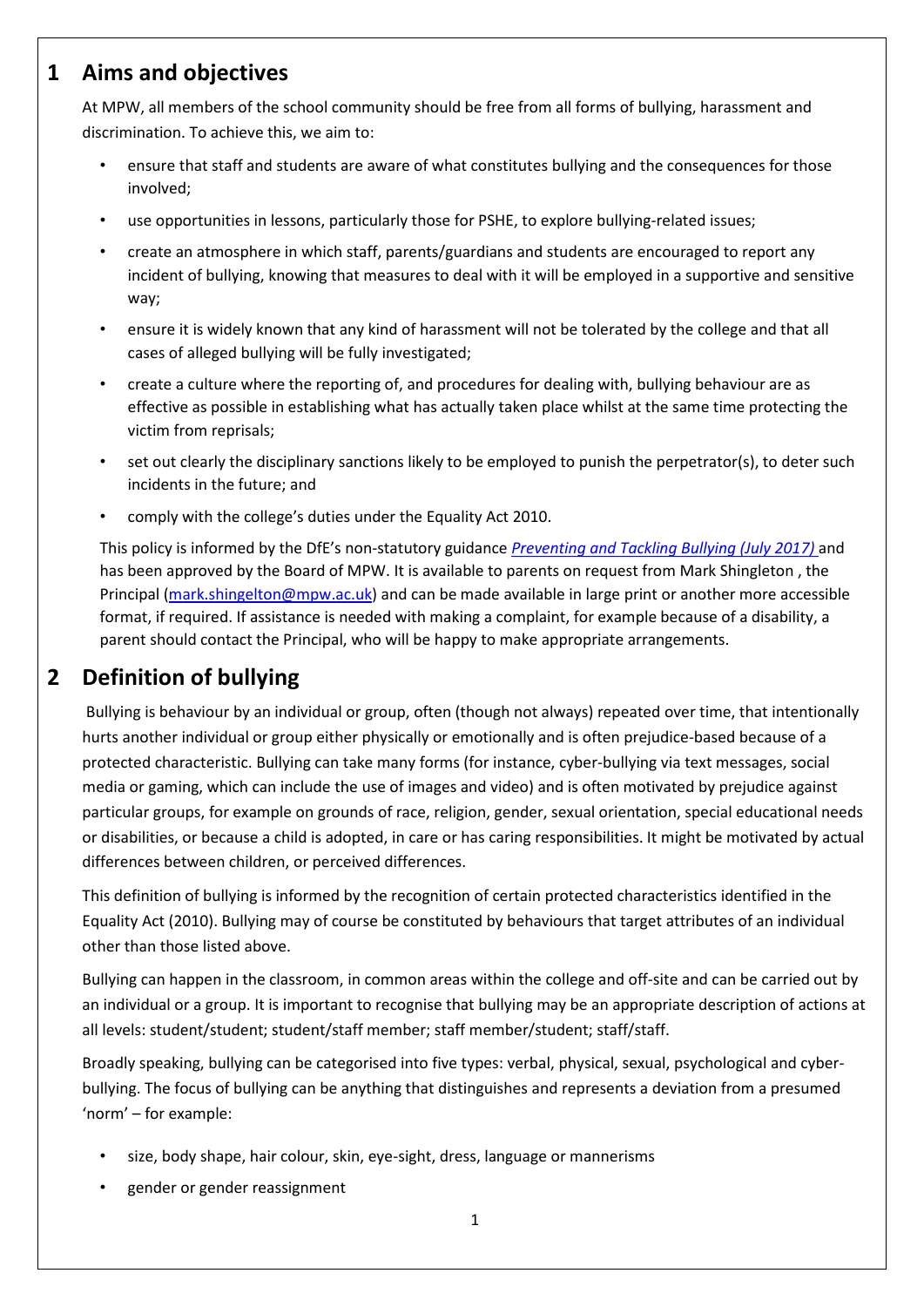- physical or mental disability or special educational needs or learning difficulty
- prowess, or lack of it, in learning, sport or other activity
- personal backgrounds, including parents/guardians, adoption or foster status, jobs, houses and lifestyles
- sexual attractiveness, or lack of it, health or appearance
- sexuality, based on homophobia or misogyny
- race, nationality, culture or religion or a mixture of these
- pregnancy, maternity or role as a carer.

#### **Verbal bullying may involve:**

- name-calling, repeated criticism, spreading rumours, sarcasm, ridiculing, swearing at somebody
- the use of hurtful remarks, including those based on race, sexual orientation and disability
- the use of racist or sexual language or any other attempt to harass or intimidate by making unkind references to differences in personal background, culture, religion, race, nationality, physical prowess or disability
- threats of physical violence.

#### **Physical bullying may involve:**

- deliberate jostling, spitting, bumping, kicking, punching, throwing things at somebody, pushing or shoving, initiation/hazing rituals
- Note: the person responsible may easily maintain it was accidental when detected for the first time
- theft or damage to property (accompanied by threats of violence). This constitutes bullying when the intention is to intimidate and dominate the owner.

#### **Sexual bullying may involve:**

- Sexual harassment (unwanted conduct of a sexual nature) e.g. lewd comments or sexual remarks about a person's appearance or clothes
- Sexual jokes or taunting
- Physical behaviour e.g. deliberately brushing against someone, interfering with clothing (flicking bra straps, lifting up skirts etc), displaying pictures, drawings or photos of a sexual nature
- Sexual violence e.g. sexual assault or rape
- Upskirting taking a picture under a person's clothing without them knowing, with the intention of viewing their genitals or buttocks for sexual gratification, or to cause humiliation or distress

#### **Psychological bullying may involve:**

- manipulating social networks with the intention of excluding or marginalising individuals from their friends and normal relationships
- spreading rumours or malicious accusations
- being deliberately unfriendly
- using a position of authority to obtain something. This could involve extortion of money or other property.

#### **Cyber-bullying may involve:**

• the use of digital media, particularly mobile phones and the internet, to upset someone else. Examples of such inappropriate use include prank telephone calls, offensive mobile text messages, comments made on social networking sites such as Facebook, photographs (for example, those placed on a social networking site with offensive comments) and via email.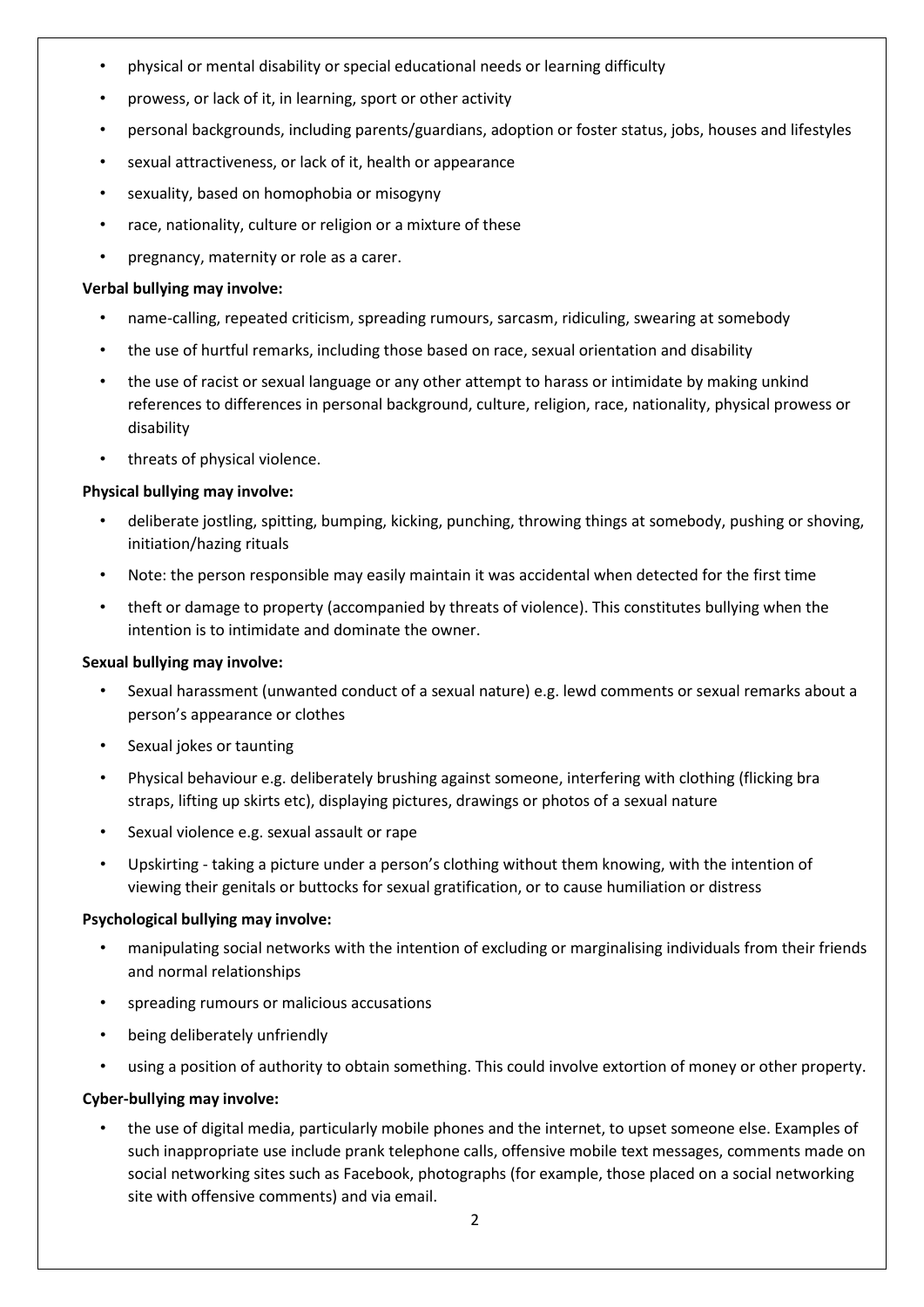Because cyber-bullying differs from traditional bullying, the college publishes a separate policy which deals with this area in more depth, looking, for example, at the fact that this type of bullying is more likely to take place off college premises.

# **3 The effects of bullying**

It is important to realise that the consequences of bullying can be extremely serious and can continue into adulthood. As well as physical harm, bullying can cause psychological damage, self-harming and may even lead to suicide in those bullied. It may also affect other students who witness it and it can damage the atmosphere in a class or even in the entire college.

Staff should be aware that additional barriers can exist when recognising the effects of bullying as it affects students with special educational needs and disabilities (SEN/D). Staff should:

- not assume that indicators of possible abuse such as behaviour, mood and injury relate only to the child's disability without further exploration;
- recognise the potential for children with SEN/D being disproportionally impacted by behaviours such as bullying, without outwardly showing any signs; and
- recognise that there may be communication barriers and difficulties in talking about what may have happened to them.

Those responsible for bullying may face criminal prosecution under laws relating to harassment, threatening behaviour or assault. Misuse of electronic communications could also be a criminal offence: for example, sending a text message or e-mail with intent to cause distress or anxiety.

# **4 Possible evidence of bullying**

- a previously extrovert student becomes withdrawn, anxious or lacking in confidence
- a student becomes isolated and disengaged from the class, or is unwilling, for example, to participate in group work
- a student frequently complains of headaches or nausea
- a student displays unusual patterns of non-attendance
- a reluctance to remain in college outside lesson times
- a student bears cuts, bruises and torn or dishevelled clothing at the beginning or in the middle of the day
- noticeable damage to books or other property
- an unaccountable and possibly repeated loss of bags, books, equipment or money
- a deterioration in academic performance
- disruptive or aggressive behaviour
- acts of theft (to pay bully)
- self-harm or suicide attempts.

These signs and behaviours could indicate problems other than bullying but, where they are observed, bullying should be considered as a possible cause.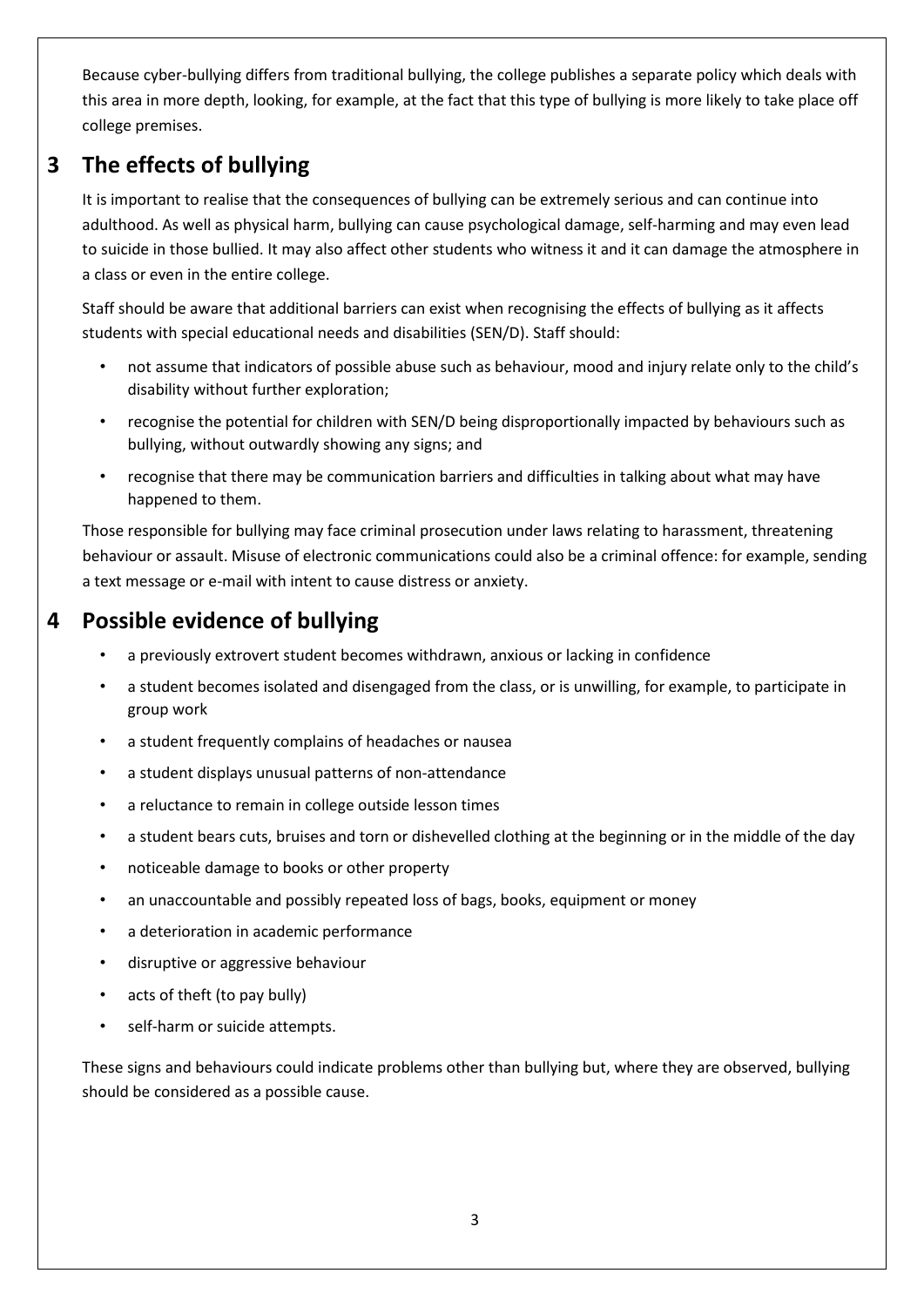## **5 What MPW does to prevent bullying**

We will do all we can to create a climate in which bullying is not tolerated and in which students can easily report bullying incidents without feeling that they are telling tales. Staff, students and parents/guardians (including when they find themselves as bystanders to a bullying incident) will all be involved in this process.

To promote a culture which rejects bullying, we take the following steps:

- The college rules and behaviour policy are designed to create an environment of good behaviour and respect. Specifically, students are encouraged to always show respect to peers and staff and to always treat others as they themselves would wish to be treated. These documents are also very explicit that bullying is a serious offence and that those involved in bullying behaviour can expect to face severe sanctions including permanent exclusion.
- It is made very clear to students during induction at the beginning of each academic year that they have a responsibility to ensure bullying does not occur and to talk to a member of staff if they witness or suspect bullying.
- Notices in common areas highlight the importance of an anti-bullying culture and explain the different ways in which students can raise concerns.
- We ensure that the college curriculum addresses issues of prejudice and bullying and encourages students and staff to share ideas on preventing them. Tutors are strongly encouraged, where appropriate, to use lessons to explore the nature of bullying and its consequences.
- Tutors are expected to show zero tolerance of prejudice-based language whenever they encounter it and deal with it in a robust manner in line with college's behaviour policy.
- Sessions on bullying are held as part of our PSHE programme. The college also participates in National Anti-Bullying Week each year.
- Students are taught that being a bystander who does not act is to be complicit in the act of bullying, and all students are made aware of a range of ways in which they can act if they witness bullying behaviour.
- We have in place arrangements for the supervision of students as far as it is possible within the confines of the daily timetable. The college's Study Centre is open and supervised from 9.00am to 6.00pm and the LRC is open and supervised from 8.30am till 5.30pm. The common room areas are regularly checked throughout the school day by members of staff.
- All staff must follow up on any rumours they may hear regarding electronic sites which may contain reference to a particular student in an unkind way.
- Staff meetings are used to feedback information about any incidents of bullying, any student who seems to be isolated or any conflict between students, so that prevention strategies can be developed.
- We are committed to doing all that we can to resolve issues of bullying through mediation, discussion and making bullies aware of the effects of their actions.
- We are committed to providing protection and support to any victims of bullying, and to anyone who brings incidents to our attention.
- We ensure that details of in-house and external counselling services are publicised.
- The DSL maintains records of bullying behaviour to identify possible patterns and to determine if additional actions are required to prevent further instances.
- The implementation of this anti-bullying policy is monitored by the Senior Leadership Team and reviewed and evaluated annually by the college's Designated Safeguarding Lead (DSL), Adam Cross, and the Deputy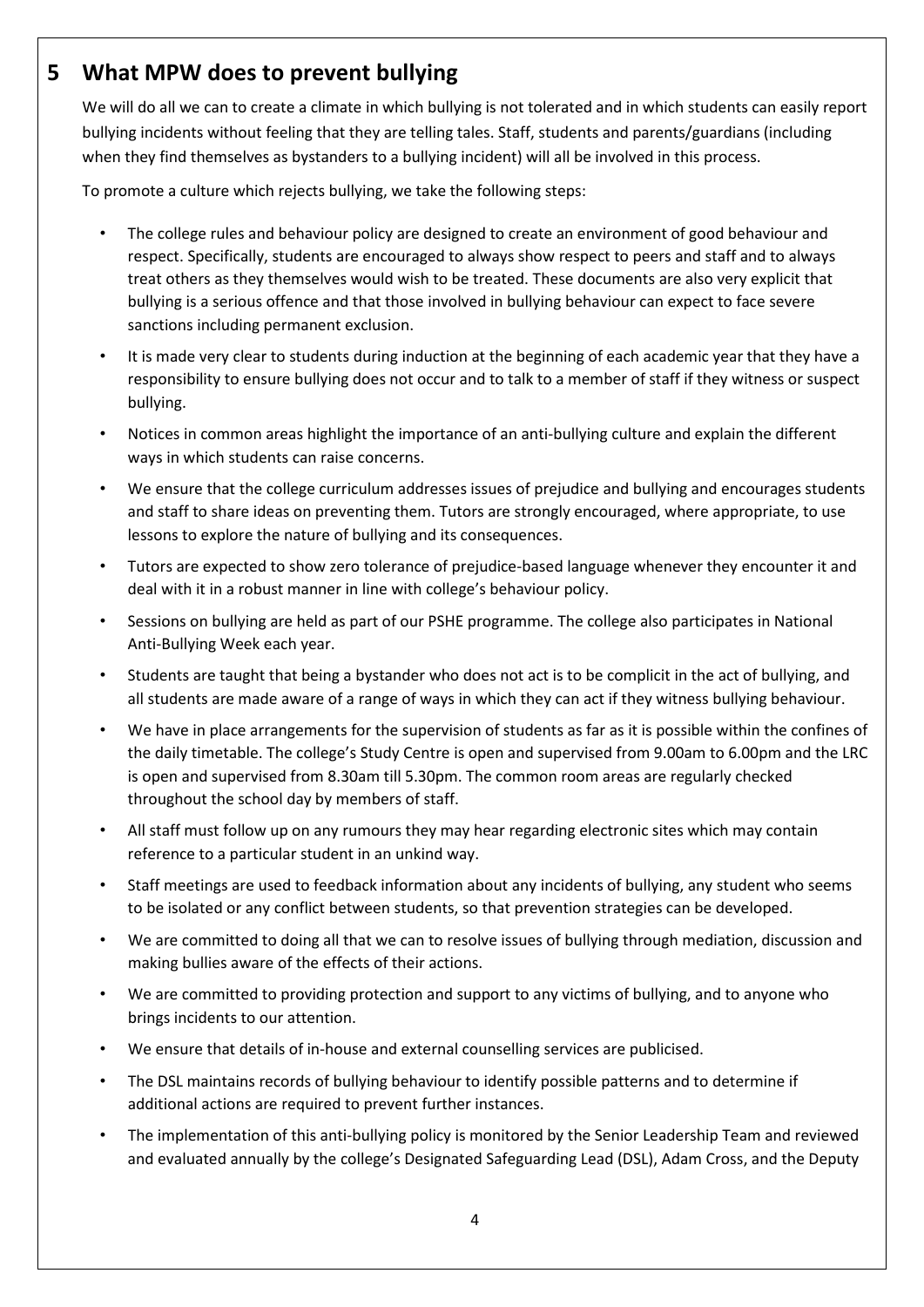Designated Safeguarding Leads (DDSLs), James Bourne, Ryan Moran, Libby Prochorowicz and Mark Shingleton.

# **6 Staff training**

Central to the college's anti-bullying strategy is ensuring that all staff have a good understanding of the college's legal responsibilities in relation to bullying, how to prevent and resolve problems, and of the support mechanisms available to them both within the college and externally. To this end, this Anti-Bullying Policy is covered in detail as part of the new staff induction procedure and ongoing training is provided in response to new best practice guidance that becomes available or a specific incident within the college.

Another important contribution staff can make to promoting anti-bullying culture within the college is to be positive role models. Specifically, staff must refrain from any words or actions in the classroom which might be seen to encourage or constitute bullying behaviour (see the college's Code of Conduct for staff). When bullying behaviour is observed it must be challenged immediately and directly and never be tolerated or passed off as banter or part of growing up.

# **7 Procedures for students and others to report bullying**

Students can raise concerns about bullying in the following ways:

- contact their Personal Tutor.
- contact DSL/DDSL or PT
- speak to a tutor
- submit a concern via the electronic suggestion box circulated by the Head of PSHE
- speak to a classmate or peer who can refer the concern to a member of staff

## **8 Procedures to be followed if bullying occurs**

Firstly, the matter and all the circumstances must be brought to the attention of a member of staff. This may be done by the victim or by another student or a parent/guardian.

The next stage is that alleged incidents are communicated to the student's Personal Tutor and the DSL, so that a proper investigation can be carried out. This notification may be done by the victim, the person the victim has told or by a witness to the alleged incident. The DSL will then take overall responsibility for the investigation and the required record keeping.

All the individuals involved in the alleged bullying and any potential witnesses will be interviewed individually and a written record made of what was done, seen or heard. In some cases, though certainly not all, the victim and the alleged bully or bullies may be brought together to ascertain what has happened and explore ways of resolving the situation.

Parents/guardians of the victim and the alleged bully or bullies will be kept informed at relevant points during the investigation either by the relevant Personal Tutor or the investigating DSL.

Once the investigation is complete, steps will be taken to ensure that the victim is provided with appropriate support, including support to prevent attacks recurring if the bully is permitted to return to college and support from external services where appropriate. This will include a follow-up meeting with the victim within a fortnight, and another one within the following half-term. Other possible support measures include:

- close monitoring by subject tutors
- counselling for the victim and bully
- finding a 'buddy' for the victim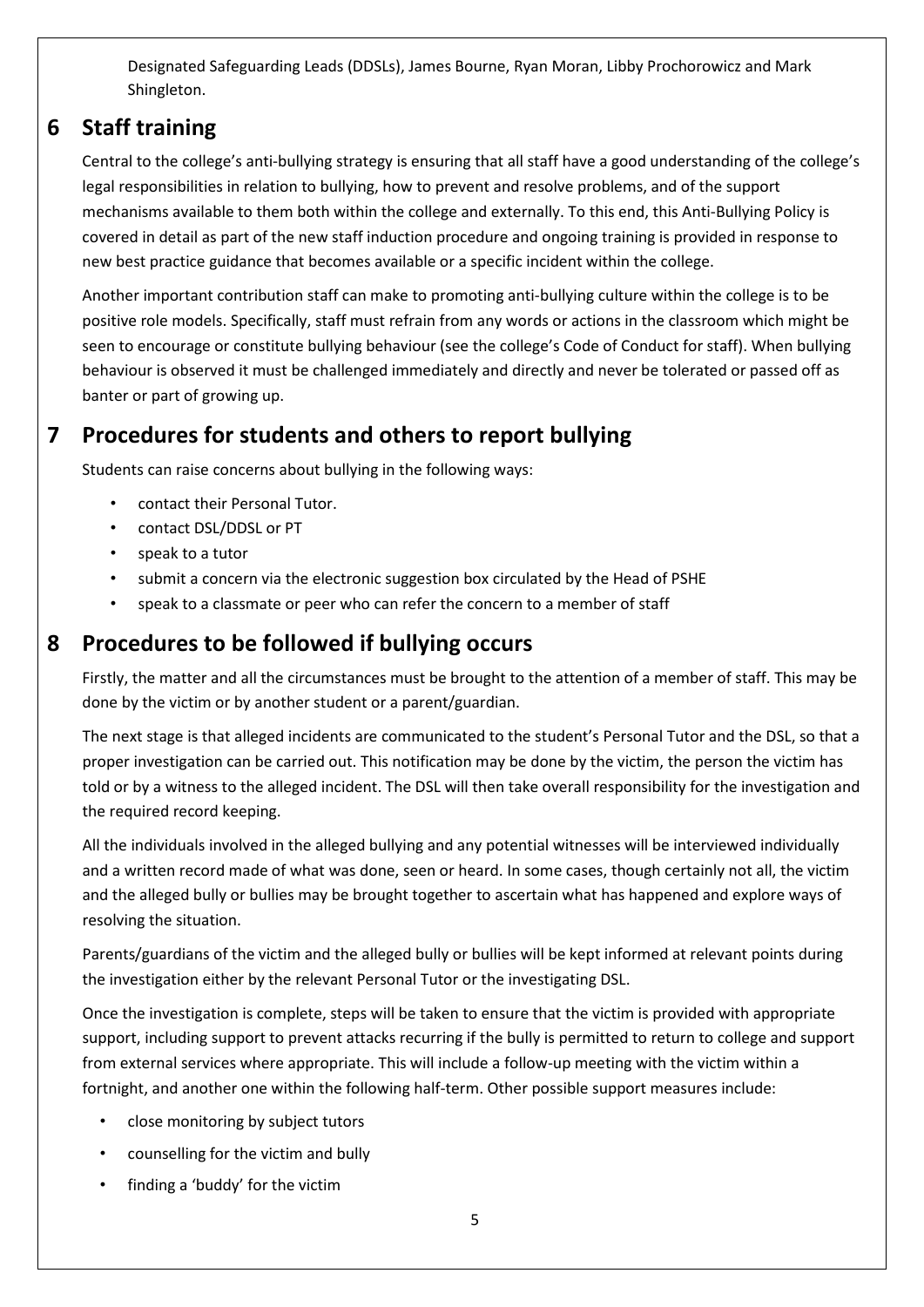If a bullying incident gives reasonable cause to believe that a student is suffering or likely to suffer significant harm, the college's safeguarding and child protection procedures will be followed, including reporting it to external agencies such as the police or children's social care services. It is the responsibility of the DSL to determine if a bullying incident meets the threshold criteria for a safeguarding referral to an external agency. Further details about peer-on-peer abuse and how suspected cases will be manged are contained in the college's safeguarding policy.

Where it has been established that a student has been involved in bullying, a meeting with the DSL/DDSL and/or Principal will be arranged. In most cases, the parents/guardians of the perpetrator(s) will be required to attend this meeting, the purpose of which will be to ensure that the perpetrator or perpetrators see the consequences of their actions and to determine the appropriate disciplinary sanction. Minutes taken during the meeting and copies of any subsequent correspondence with those concerned will be kept securely by the DSL who logs each individual incident of bullying. This record allows the incidence, nature and location of bullying to be monitored and any patterns identified, which can help us to deter or prevent future incidents and evaluate the effectiveness of the college's anti-bullying strategy.

#### **9 Sanctions**

The nature of the sanction imposed will depend on a number of factors, including the nature and seriousness of the incident and the perpetrator's or perpetrators' previous record of behaviour. Our behaviour policy considers bullying a very serious offence, irrespective of whether it is an isolated event or a pattern of repeated behaviour, that is likely to result in the temporary or permanent exclusion of the perpetrator(s). Disciplinary action will be taken fairly, consistently and reasonably, taking into account any special educational needs or disabilities of the offender.

The motivation behind the bullying will be considered, together with whether internal or external services should be used to tackle any underlying factors in the background(s) of the perpetrator(s) that contributed to that behaviour. If this leads to concerns that the bully may be at risk of harm, the college's safeguarding procedures will be followed.

If it is considered that the perpetrator(s) should remain at MPW, the situation must then be followed up regularly. Advice and support will be given to the perpetrator(s) in trying to change their behaviour. If there is any evidence that the bullying is continuing, the perpetrator(s) will be permanently excluded.

If a parent/guardian is not satisfied that an issue of bullying has been addressed appropriately, they should speak with the college's DSL and then, if still unhappy, refer to the college's Complaints procedure.

It is important for staff to be aware that the perpetrator(s) may also require support whether or not he/she remains at the college. Those who bully can sometimes be unhappy themselves and their behaviour a manifestation of that unhappiness and frustration. They may also, in their turn, have been bullied. In such cases, it is important to discuss the options available to help the bully, such as counselling.

# **10 Bullying off the college's premises**

Bullying may occur off the college's premises. If the bully is a student at the college, the procedures outlined above apply. The situation is more difficult if the bully or bullies are not students, but the following steps include those that can be taken to prevent recurrence:

- liaison with local police
- discussion with the head of another school, if its pupils are involved in bullying MPW students
- discussion with students on how to avoid or handle bullying outside the precincts of the college